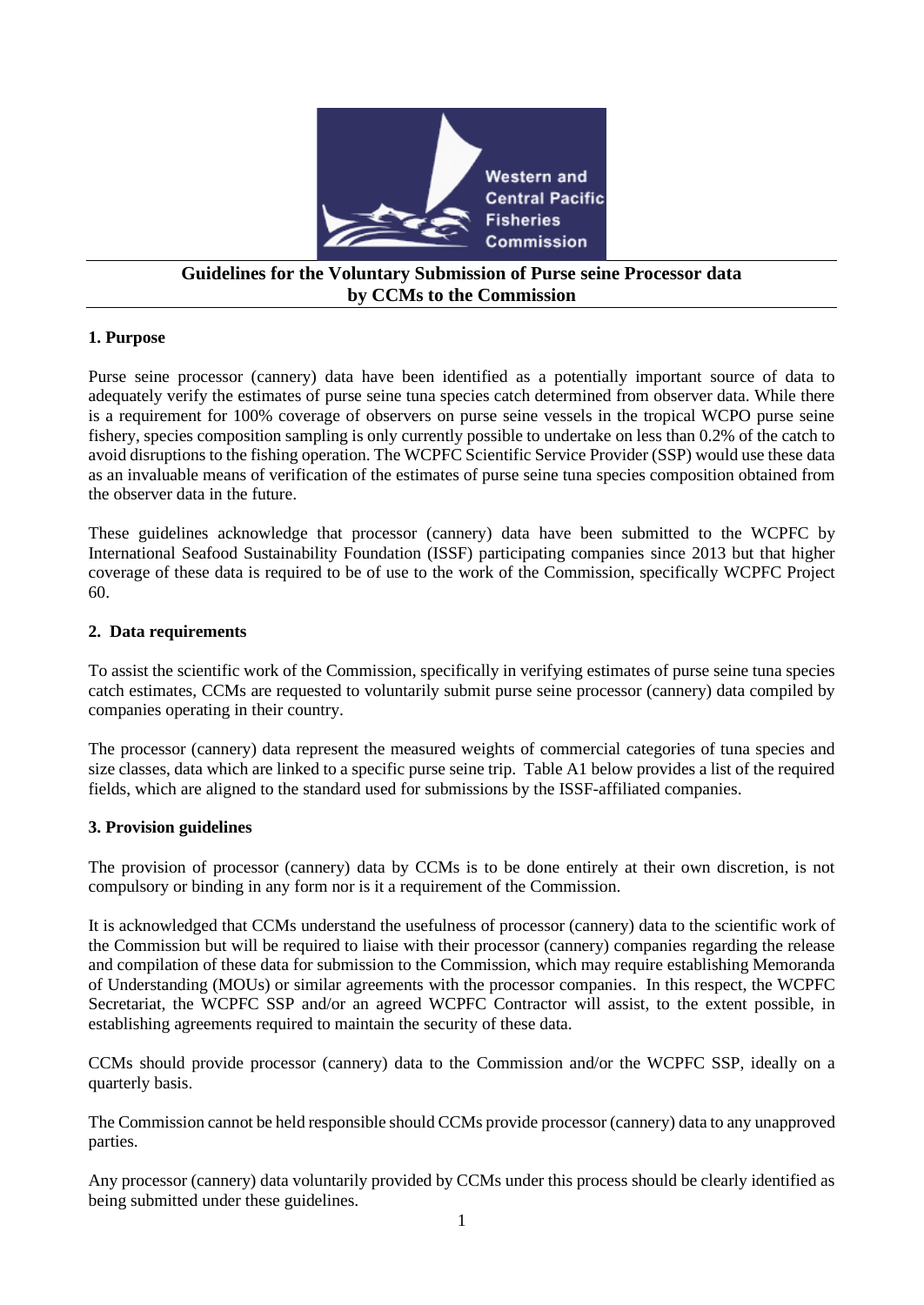# **4. Classification**

All processor (cannery) data submitted by CCMs are consistent with "records of vessel unloading" and "raw data from catch documentation" which are considered non-public domain, as specified under the *Rules and Procedures for the Protection, Access to, and Dissemination of Data Compiled by the Commission*.

The risk classification of processor (cannery) data submitted by CCMs is acknowledged to be medium-high and may need to be specifically included in Table 1 of the *Rules and Procedures for the Protection, Access to, and Dissemination of Data Compiled by the Commission*.

#### **5. Dissemination**

Processor (cannery) data are anticipated to be used by the WCPFC SSP, although could be considered for release under agreed Commission work according to confidentiality rules as specified in the *Rules and Procedures for the Protection, Access to, and Dissemination of Data Compiled by the Commission*, and according to any MOUs established with the sources of the processor (cannery) data (see Section 3 Provision guidelines).

# **6. Reporting**

By the adoption of these Guidelines the Commission requests that the Secretariat provide, or arrange for the WCPFC SSP to provide, an annual report providing information on the provision and dissemination of processor (cannery) data submitted under these guidelines.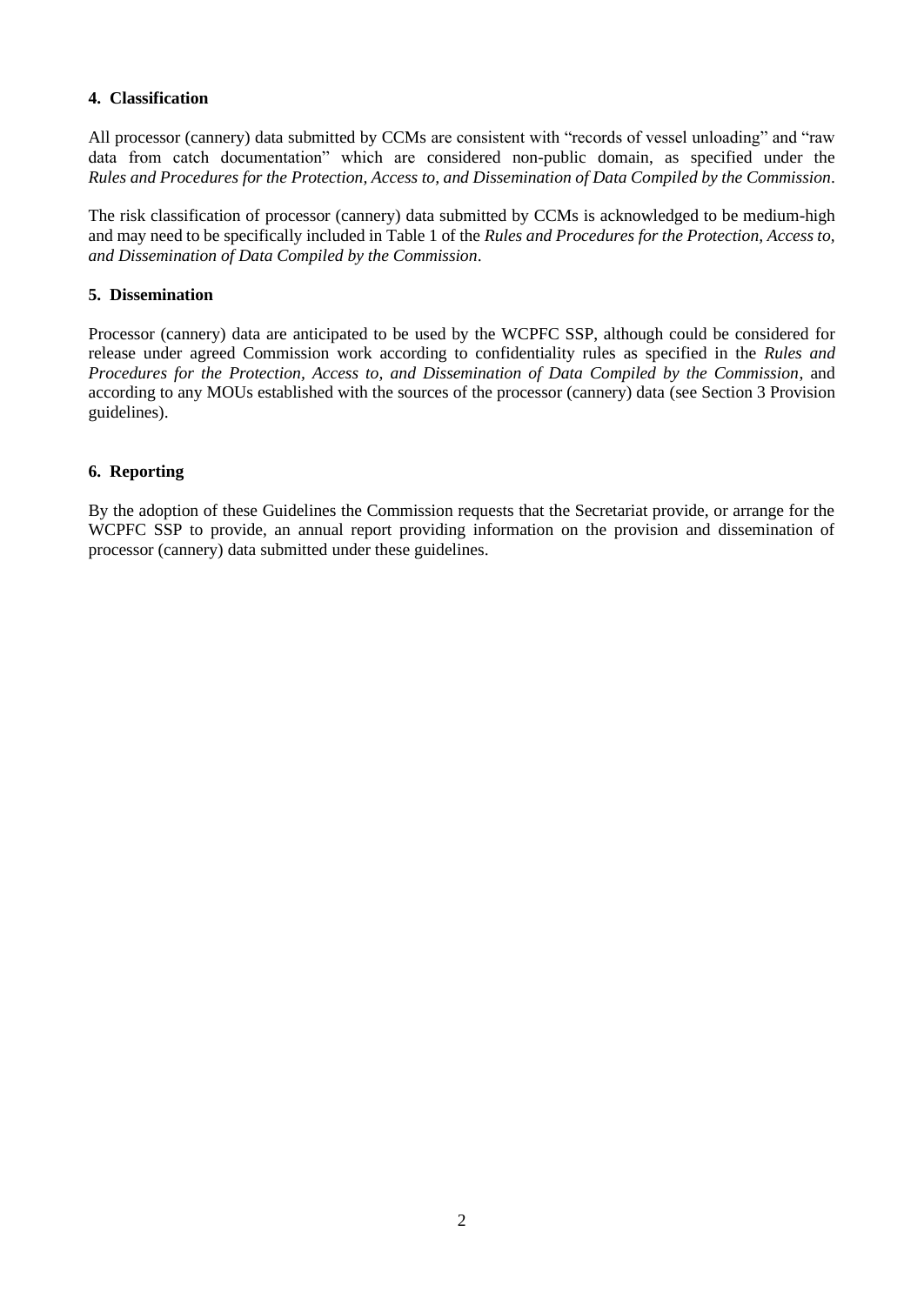| <b>Field</b><br>no. | Data Field                                                                                                                                                                               |                                                            |                                                       | <b>Mandatory</b> | <b>Highly</b><br>desirable |  |  |  |
|---------------------|------------------------------------------------------------------------------------------------------------------------------------------------------------------------------------------|------------------------------------------------------------|-------------------------------------------------------|------------------|----------------------------|--|--|--|
| $\mathbf{1}$        | Country                                                                                                                                                                                  |                                                            |                                                       |                  |                            |  |  |  |
| $\overline{2}$      | Processor (cannery) company identifier (a distinct identifier which may                                                                                                                  | Y                                                          |                                                       |                  |                            |  |  |  |
|                     | be the name of the processor company, or an anonymous identifier, if                                                                                                                     |                                                            |                                                       |                  |                            |  |  |  |
|                     | deemed confidential)                                                                                                                                                                     |                                                            |                                                       |                  |                            |  |  |  |
|                     | Carrier vessel information                                                                                                                                                               |                                                            |                                                       |                  |                            |  |  |  |
| 3                   | Carrier vessel name                                                                                                                                                                      |                                                            |                                                       | Y<br>Y           |                            |  |  |  |
| $\overline{4}$      |                                                                                                                                                                                          | Carrier vessel flag                                        |                                                       |                  |                            |  |  |  |
| 5                   |                                                                                                                                                                                          | Carrier vessel IMO                                         |                                                       |                  |                            |  |  |  |
| 6                   | Carrier vessel Call sign<br>$\overline{\phantom{a}}$                                                                                                                                     | Y                                                          |                                                       |                  |                            |  |  |  |
|                     | Fishing vessel information                                                                                                                                                               |                                                            |                                                       |                  |                            |  |  |  |
| $\overline{7}$      | Fishing vessel name                                                                                                                                                                      | Y                                                          |                                                       |                  |                            |  |  |  |
| 8                   | Fishing vessel flag                                                                                                                                                                      | Y<br>Y                                                     |                                                       |                  |                            |  |  |  |
| 9                   |                                                                                                                                                                                          | Fishing vessel WCPFC Identification / IMO number           |                                                       |                  |                            |  |  |  |
| 10                  | $\overline{\phantom{a}}$                                                                                                                                                                 | Fishing vessel Call sign                                   |                                                       |                  |                            |  |  |  |
| 11                  | Fishing vessel gear type (PS)<br>$\equiv$                                                                                                                                                |                                                            |                                                       | Y                |                            |  |  |  |
| 12                  |                                                                                                                                                                                          | Start of Unloading at processing plant                     |                                                       |                  |                            |  |  |  |
| 13                  |                                                                                                                                                                                          | End of Unloading at processing plant                       |                                                       |                  |                            |  |  |  |
| 14                  | RFMO Area where catch taken (e.g. WCPFC Area)                                                                                                                                            | Y                                                          |                                                       |                  |                            |  |  |  |
| 15                  | Start date of fishing trip (departure from port of fishing vessel)                                                                                                                       | Y                                                          |                                                       |                  |                            |  |  |  |
| 16                  | End date of fishing trip (return to port of fishing vessel)                                                                                                                              | Y                                                          |                                                       |                  |                            |  |  |  |
| 17                  | Port of offloading or transshipment to Carrier vessel                                                                                                                                    |                                                            | Y                                                     |                  |                            |  |  |  |
| 18                  | Coordinates of transshipment at sea (if relevant)                                                                                                                                        |                                                            | Y                                                     |                  |                            |  |  |  |
| 19                  |                                                                                                                                                                                          | Start date of transshipment from fishing vessel to carrier |                                                       |                  |                            |  |  |  |
| 20                  | End date of transshipment from fishing vessel to carrier                                                                                                                                 | Y                                                          |                                                       |                  |                            |  |  |  |
|                     | [Actual measured/weighed quantities (in kilograms, or metric tons to 3 decimal places) of catch received<br>at processing plants in the commercial size categories outlined in Table A2] |                                                            |                                                       |                  |                            |  |  |  |
| 21                  | Species/size category weight unit ( $P = \frac{1}{s}$ ounds or K = kilograms) –<br>see Table A2                                                                                          | Y                                                          |                                                       |                  |                            |  |  |  |
|                     | Species                                                                                                                                                                                  | Size category<br>No.                                       |                                                       |                  |                            |  |  |  |
| 22                  |                                                                                                                                                                                          | 1                                                          |                                                       | Y                |                            |  |  |  |
| $23\,$              | <b>SKIPJACK</b>                                                                                                                                                                          | $\overline{c}$                                             |                                                       | $\mathbf Y$      |                            |  |  |  |
| 24                  | <b>TUNA</b>                                                                                                                                                                              | 3                                                          |                                                       | Y                |                            |  |  |  |
| 25                  |                                                                                                                                                                                          | $\overline{\mathcal{L}}$                                   | Weight of catch received for each                     | Y                |                            |  |  |  |
| 26                  |                                                                                                                                                                                          | 1                                                          | species/size category                                 | Y                |                            |  |  |  |
| 27                  |                                                                                                                                                                                          | $\overline{2}$                                             |                                                       | Y                |                            |  |  |  |
| 28                  | <b>YELLOWFIN</b>                                                                                                                                                                         | 3                                                          | [kgs or metric tons to 3 decimal places]              | Y                |                            |  |  |  |
| 29                  | <b>TUNA</b>                                                                                                                                                                              | $\overline{4}$                                             |                                                       | Y                |                            |  |  |  |
| 30                  |                                                                                                                                                                                          | 5                                                          | See Table A2                                          | Y                |                            |  |  |  |
| 31                  |                                                                                                                                                                                          | 1                                                          |                                                       | Y                |                            |  |  |  |
| 32                  |                                                                                                                                                                                          | $\overline{2}$                                             |                                                       | Y                |                            |  |  |  |
| 33                  | <b>BIGEYE</b>                                                                                                                                                                            | 3                                                          |                                                       | Y                |                            |  |  |  |
| 34                  | <b>TUNA</b>                                                                                                                                                                              | $\overline{4}$                                             |                                                       | Y                |                            |  |  |  |
| 35                  |                                                                                                                                                                                          | 5                                                          |                                                       | Y                |                            |  |  |  |
| 36                  |                                                                                                                                                                                          |                                                            | REJECTED TUNA, by SIZE CLASS and SPECIES, if possible | $\overline{Y}$   |                            |  |  |  |

#### **Table A1. List of minimum required fields for voluntary processor (cannery data) submissions of catch from purse seine vessels**